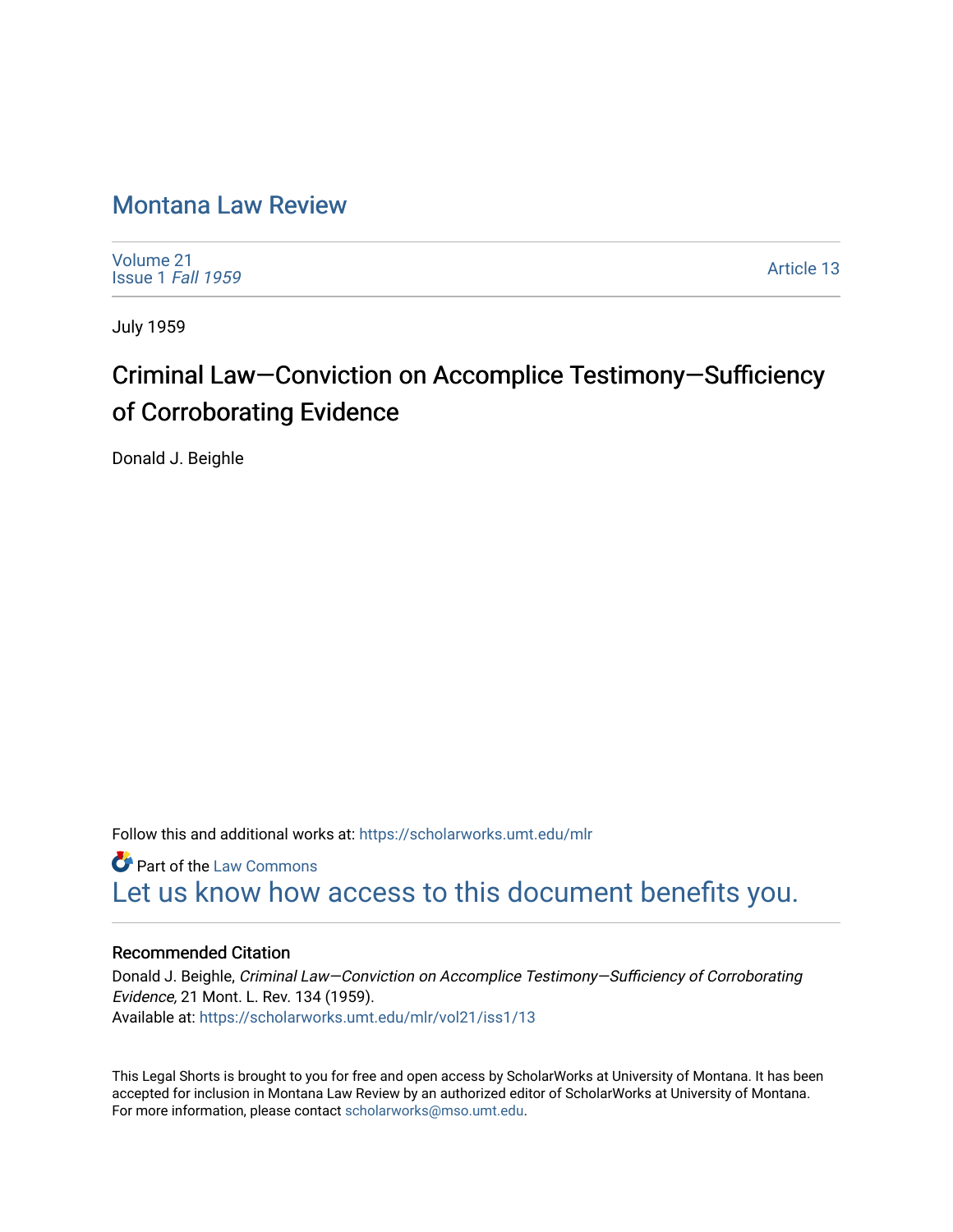134

a mess of things" during an operation on the plaintiff. The admissions were the sole expert testimony presented by either plaintiff. Judgments of non-suit were reversed in both cases, the California court stating that the admissions were ambiguous, and that it was for the jury to decide whether they were admissions of negligence.

It is important to note that each of the above admissions contained the element of fault, even though they could also be interpreted as innocent statements. Thus, where the plaintiff is attempting to prove his case solely by defendant's admissions, the courts continually state that the admission to be sufficient must be one of negligence or lack of skill and not an admission of a mere mistake in judgment or *untoward result of treatment.*<sup>16</sup>

In contrast, the ruling in the instant case might be interpreted as saying that an admission of an untoward result of treatment coupled with expert testimony which establishes only that intentionally to obtain such result is not acceptable medical practice amounts to an admission of negligence.

While upon the strongest view of the evidence, taken out of context, the Montana Supreme Court may be justified in reversing a nonsuit in the instant case, it would seem that its statements relating to the establishment of malpractice through the admissions of the defendant should be applied only with caution.

JOHN A. ALEXANDER

CRIMINAL LAW-CONVICTION ON ACCOMPLICE TESTIMONY-SUFFICIENCY OF CORROBORATING EVIDENCE - Defendant was convicted of first degree burglary on the testimony of an accomplice and other evidence. The accomplice testified that while drinking in a bar he was approached **by** defendant and invited to participate in a burglary; that as he remained outside the victim's apartment, defendant forced the latch with a blue banded strip of celluloid and entered; that after taking money and traveler's checks they retired to a bar. Independent evidence established that the two were together before and after the burglary; that defendant had in his possession a celluloid strip with a blue band; that the defendant was arrested wearing some of the clothing purchased **by** the accomplice with the stolen money while on a shopping spree with defendant. On appeal to the Supreme Court of Montana, *held,* affirmed. The testimony of the accomplice was sufficient**ly** corroborated. *State v. Harmon,* 340 P.2d 128 (Mont. 1959) (Justices Bottomly and Adair dissenting).'

Under early Montana law the testimony of an accomplice was sufficient in itself to sustain a conviction.<sup>2</sup> When the statutes were codified by the territorial legislature in 1871 the requirement of corroboration was added.

<sup>&#</sup>x27;Lashley v. Koerber, **26** Cal. **2d 83, 156 P.2d 441,** 444 (1945). See generally **70 C.J.S.** *Physicians and Surgeons §* **62 (1951).**

**<sup>&#</sup>x27;The** dissenting opinion considers at length other less important evidence presented

<sup>&</sup>lt;sup>2</sup>Laws of the Territory of Montana, 1864, Criminal Practice Act § 12, at 178.

<sup>&#</sup>x27;Laws of the Territory of Montana, 1871-1872, Criminal Practice Act § 316, at 238. The law provided that "a conviction cannot be had on the testimony of an accom-<br>plice, unless he be corroborated by such other evidence as shall tend to connect the defendant with the commission of the offense or the circumstances thereof."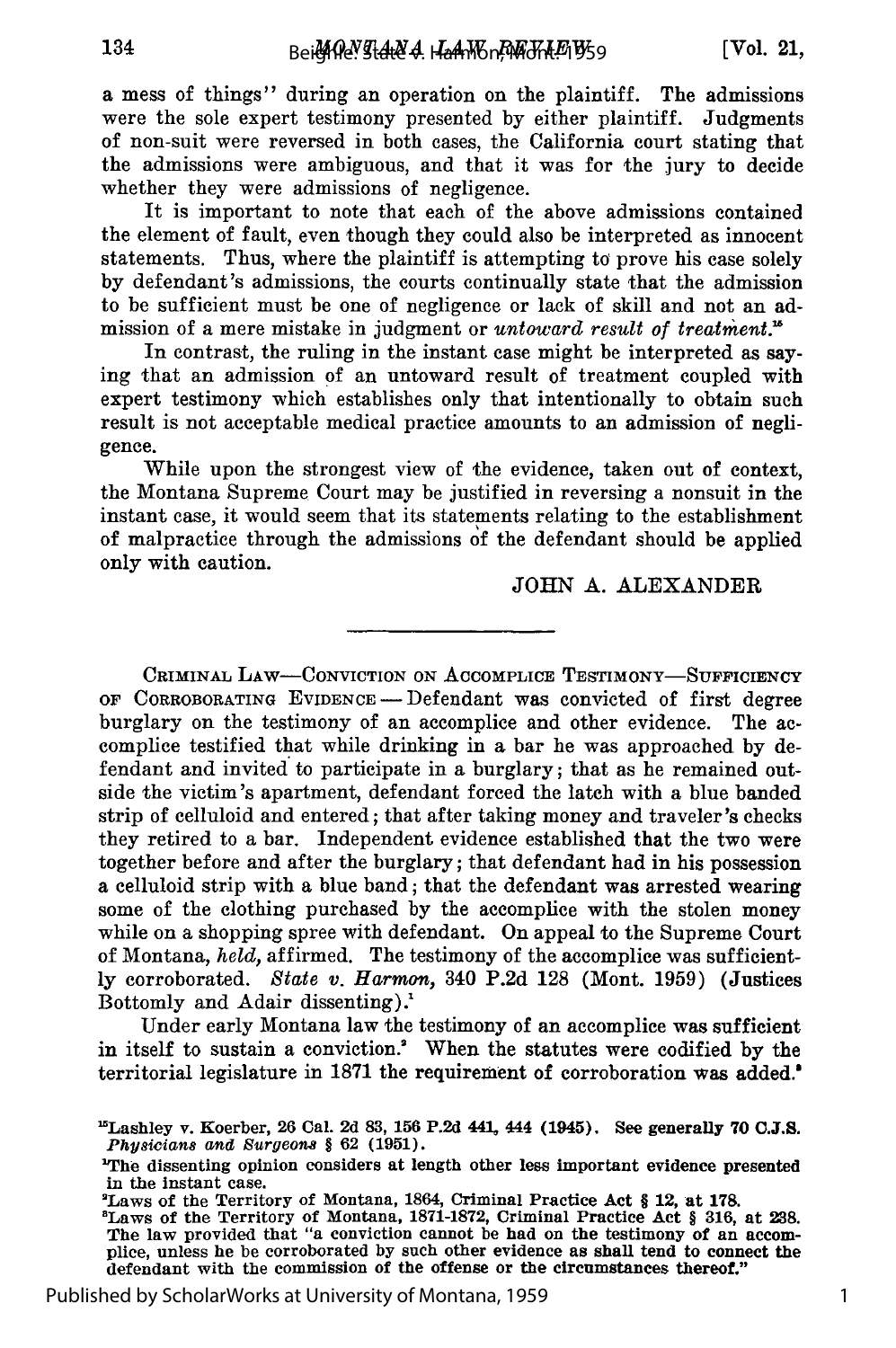The statute, still essentially the same, acquired its present form in 1895. It provides:<sup>4</sup>

Conviction on testimony of accomplice. Conviction cannot be had on the testimony of an accomplice, unless he is corroborated by other evidence, which in itself, and without the aid of the testimony of the accomplice tends to connect the defendant with the commission of the offense, and the corroboration is not sufficient, if it merely shows the commission of the offense, or the circumstances thereof.

The statute has been the subject of considerable litigation.' Although the cases tend to turn on their particular facts, some principles are established. The Montana Supreme Court in *State v. Geddes'* recognized that in addition to the statutory requirement that corroborating evidence should tend to connect the defendant with the crime charged, it must also corroborate the accomplice's testimony as to material matters. In *State v. Bolton'* the court indicated that the evidence must be from an independent source, and may be either direct or circumstantial. It is not necessary, however, that the accomplice be corroborated upon every fact to which he testifies. The *Bolton* case also recognized that the corroborating evidence must connect the defendant with the crime without the aid of the accomplice's testimony.

The statutory phrase "tends to connect" is considered in *State v. Keckonen.'* There the court stated:

[I]f the conclusion to be reached from the alleged corroborative evidence is equally consonant with a reasonable explanation pointing toward innocent conduct on the part of the defendant, then such evidence does not tend to connect him with the commission of the offense, and 'any inference drawn from such testimony, however shrewd, is still in the realm of speculation.'

Further, in this connection, the Montana court in *State v. Jones*<sup>16</sup> held that it is not sufficient corroboration if the evidence merely raises a suspicion or probability that the defendant is linked with the crime charged.

These cases thus establish the following standards for determining the sufficiency of corroborating evidence. (1) The evidence must corroborate the accomplice's testimony as to some material matters. (2) It may be either direct or circumstantial evidence. (3) It must be evidence from an independent source. (4) The evidence must itself tend to connect the defendant with the commission of the crime, without the aid of the accomplice's testimony (5) Before it can be said to tend to connect the defendant with the crime it must raise more than a strong suspicion, but it need not be sufficient to establish a prima facie case of guilt.

https://scholarworks.umt.edu/mlr/vol21/iss1/13

**<sup>&#</sup>x27;REVISED CODES OF MONTANA, 1947,** § **94-7220.**

<sup>&</sup>quot;Whether the corroborating evidence tends to connect the defendant with the commission of the offense is a question of law to be determined by the court. State v. Cobb, 76 Mont. 89, 245 Pac. 265 (1926). **'22 Mont. 68, 55 Pac. 919 (1899).**

**<sup>&#</sup>x27;65 Mont.** 74, **212** Pac. **504 (1922).**

**<sup>&#</sup>x27;107** Mont. **253,** 84 **P.2d** 341 **(1938).** *'Id.* at **261,** 84 **P.2d** at 344. **<sup>195</sup>**Mont. **317, 26 P.2d 341 (1933).**